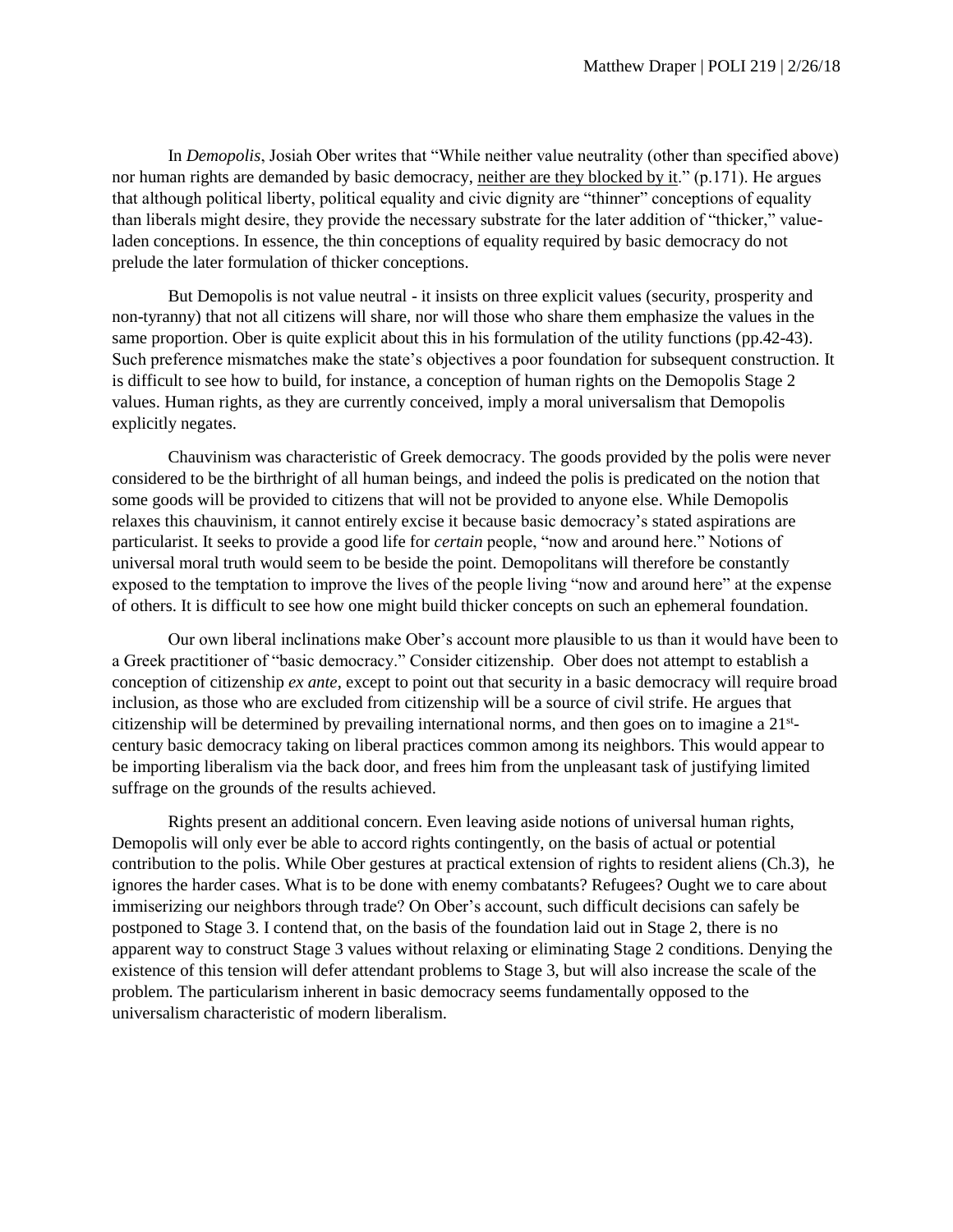### *Ronald Dworkin – Sovereign Virtue (Ch.3)*

- Which form of democracy is most appropriate to an egalitarian society?
- The *abstract egalitarian principle* government must act to make the life of each citizen better, with equal concern for each member.
- How does this principle apply to political power?
	- o **Dependent** conception of democracy "democracy is whatever form is most likely to produce the substantive decisions and results that treat all members of the community with equal concern. (p.186)
	- o **Detached** conception "…judge the fairness or democratic character of a political process by looking to features of that process alone." (p.186)
- "A detached conception of democracy…supplies an input test: democracy is essentially a matter of the equal distribution of power over political decisions." (p.186)
	- $\circ$  Detached conceptions treat political equality as a distinct dimension of equality. (p.188)
- "A dependent conception supplies an outcome test: democracy is a set of devices for producing results of the right sort." (p.186)
	- $\circ$  Controversial questions of substance may reappear as process questions (p.189)
- Distributive vs. participatory outcomes: an enlightened tyranny might be able to satisfy the distributive outcomes, but no polity other than a democracy can satisfy participatory outcomes.
- Argument: pure detached conceptions fail
	- $\circ$  Detached conceptions of democracy must take equality of power to be fundamental (p.190)
	- o But equality of political power can be distinguished, on the basis of whom it encompasses, into horizontal equality and vertical equality:
		- **Horizontal** across citizens
		- Vertical citizens vis-à-vis officials
	- $\circ$  Equality of political power can also be distinguished on the basis of what it achieves:
		- **Equality of power** Calculated by evaluating the change in the expected probability of a particular result induced by the knowledge that a particular voter will vote in a particular way. (p.192)
		- **Equality of influence** Calculated by evaluating the change in the expected probability of a particular result induced by the knowledge that a particular voter will use their political influence in a particular way. (p.192)
	- $\circ$  Vertical equality of political power is impossible if we mean equality of political impact, but if we mean equality of *influence*, it should be possible to construct a detached conception that achieves vertical equality.
	- $\circ$  Dworkin argues on this basis that the detached conception of democracy can only succeed by interpreting equality of power as equality of influence.
- He goes on to question whether equality of influence is actually desirable:
	- o Dworkin: accepting equality of influence as an ideal would conflict with other egalitarian goals.
	- $\circ$  "...even in an egalitarian society, differences in commitment, training, and reputation might be sources of differences in political influence." (p.196)
	- $\circ$  In the face of this premise, the best way to achieve equality of influence would be to reduce the role of influence in politics overall. (p.197)
	- o Assuming this measure is unacceptable, Dworkin concludes (without much exploration) that equality of influence is incompatible with other desirable aspects of an egalitarian society. (p.198).
	- o He concludes that equality of influence would involve a citizen body striving not to govern well but to avoid expressing too much influence over one another – "a pointless minuet of deference." (p.198)
	- $\circ$  "It follows that we cannot maintain a pure detached conception of democracy." (p.199)
- Dworkin's project is to sketch a conception of democracy that ignores equality of influence.
	- $\circ$  He begins with an intuition: "it seems unfair to ask people to accept substantive results that they think wrong unless they have had as great a role in the decision as anyone else." (p.199)
		- He shows that this applies to equality of impact, but not to equality of influence: "I cannot plead my lack of influence as showing the illegitimacy of the vote against me unless I can trace my lack of influence to a source that is itself illegitimate." (p.199)
	- o To begin, he sets out **"symbolic goals"**: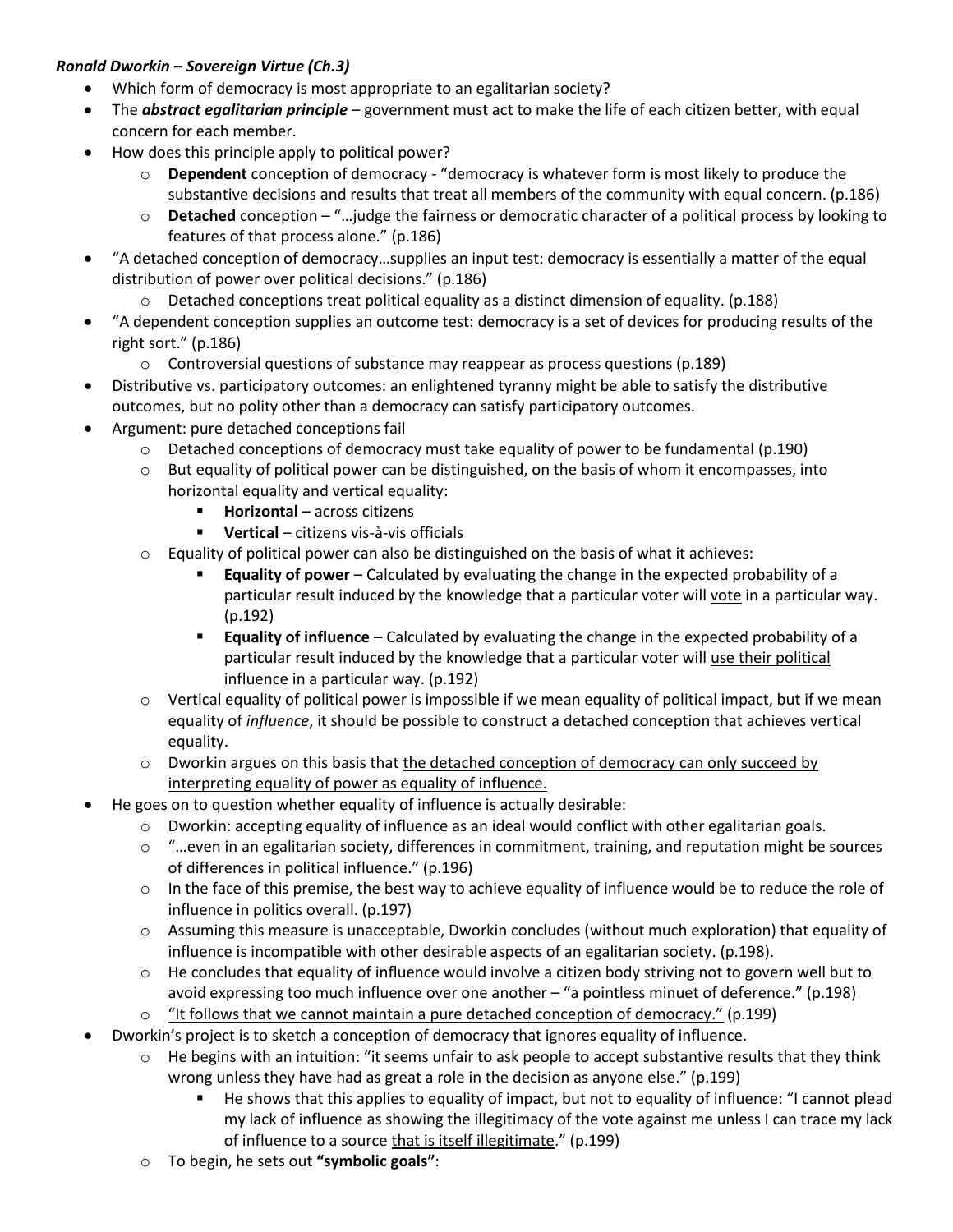- Participatory goals: equality requires that voting assignments carry a symbolic declaration of equal standing for all. (p.200)
	- However, the symbolic goal of participation can be relaxed because "the symbolic goal [participation] permits deviations from that standard when these deviations cannot plausibly be understood as reflecting adversely on the standing or importance of those whose impact is made less.

*Question: Is it really possible to reduce someone's impact without affecting their standing or importance?*

- In the United States, no deviation from one-person one-vote can be tolerated, but we can imagine systems where "unequal voting did not itself display contempt or disregard." (p.201)
- o Next, Dworkin moves on to **"agency values"**
	- Expression and commitment: "We cannot make our political life a satisfactory extension of our moral life unless we are guaranteed freedom to express our opinions in a manner that, for us, satisfies moral integrity." (p.202)

*Question*: *Should our political life actually be "a satisfactory extension of our moral life"?*

- Influence: politics must ensure "a degree of political leverage for each citizen." (p.202). Moral agency requires that citizens be able to make a difference (p.203)
	- Mediate districting elections pick representatives who make decisions.
	- Final districting elections themselves make the decisions (referenda)
- **■** In large districts, "the leverage of vote is negligible. So the agency goal of politics can be properly served only by providing everyone enough access to influential media…to give each person a fair chance to influence others…" (p.202).

# *Question: This sounds awfully difficult – why not just abolish large districts? Question: How long would influential media remain influential media if they were required to broadcast*

- *the vituperations of ordinary citizens? Wouldn't Dworkin also have to require the rest of us to tune in?* ▪ "We design a dependent conception of democracy so that it permits anyone who wishes it enough leverage or engagement to make it possible for him or her to treat politics as an
	- extension of his [or her?] moral life." (p.203)
	- "…symbolic values of participation require equality of vote within districts…, and presume equality of impact across districts. The agency values require liberty and leverage." (p.203)
- An adequate dependent conception of democracy requires equality of vote within districts, presumes equality across them, and requires liberty and leverage. (p.203).
- What are the substantive goals of an egalitarian political process?
	- o Choice-sensitive issues: "Those whose correct solution…depends essentially on the character and distribution of preferences within the political community." (spending decisions) (p.204)
	- o Choice-insensitive issues: the correct solution is independent of preferences. (issues of justice) (p.204)
- People might well argue about how to categorize issues, but Dworkin craftily replies that "…the second-order question whether any particular first-order question is choice-sensitive…is itself choice-insensitive." (p.205). This means that so-called "issues of principle" are forever beyond the scope of democratic decision.
	- o There should be horizontal equality of impact with respect to choice-sensitive decisions affecting the whole community, but there is no reason for horizontal equality of impact for choice-insensitive decisions because accurately deciding them does not depend on that kind of information. (p.206)
- Dworkin (the reasons are unclear to me) decides to employ the same structure to decide choice-sensitive and choice-insensitive issues, except where we 1) believe that a different procedure would improve *ex ante*  accuracy, and 2) that the new procedure not conflict with any of our other egalitarian goals. (p.207)
	- $\circ$  He takes up the possibility that these goals will conflict, but concludes that "nothing has yet emerged…to show that ex ante conflict between the different goals a dependent conception should recognize is inevitable. (p.208)
- Finally, Dworkin examines judicial review, concluding on the basis of the preceding discussion that "judicial review [in the United States] does not offend any symbolic or agency goals" (p.209) but actually supports those objectives by giving special protections to political liberties.
- He concludes that "constitutionalism is an improvement in democracy so long as, but only so long as, its jurisdiction is limited to choice-insensitive issues of principle." (p.209)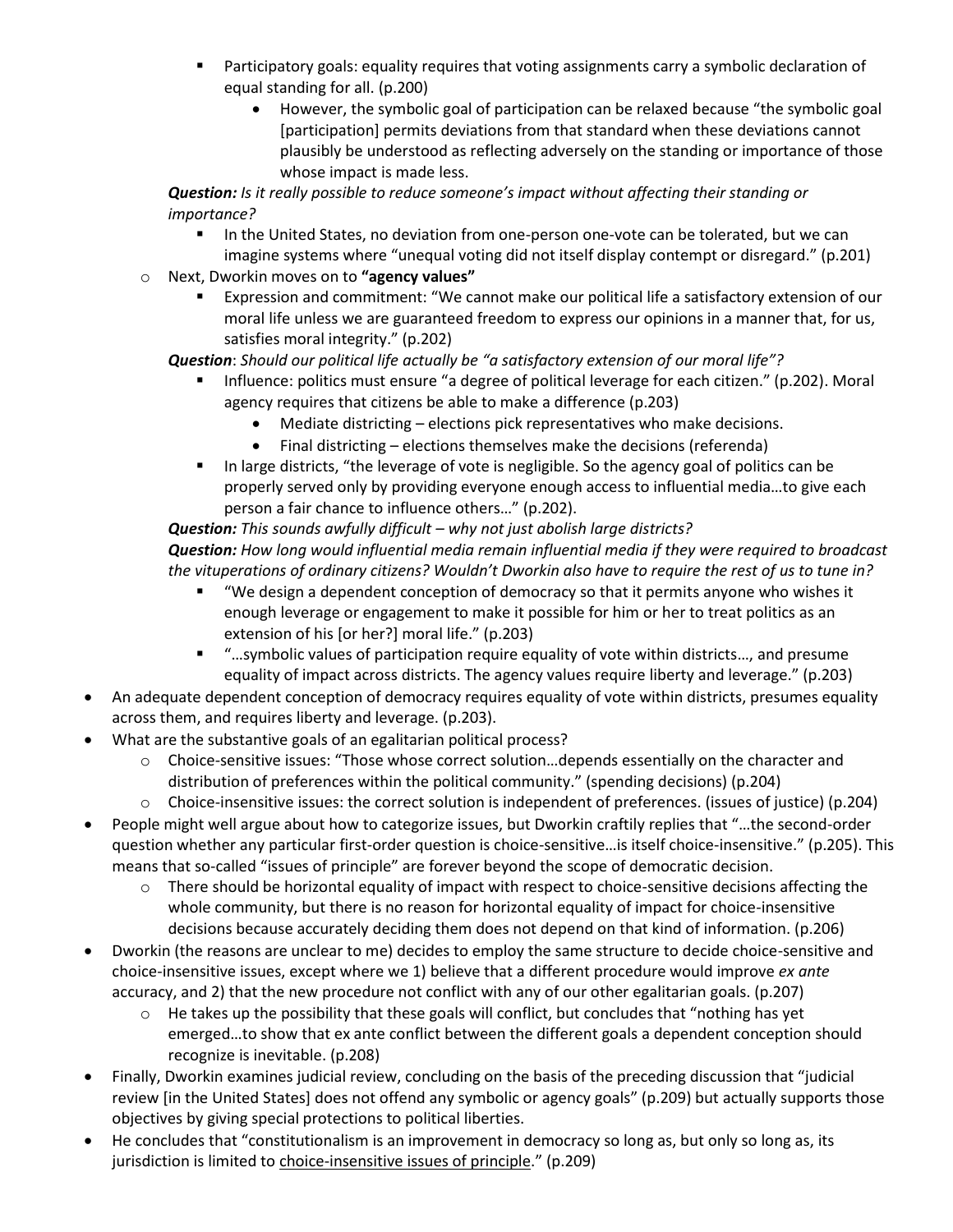### *Josiah Ober – Demopolis*

*Chapter 1*

- Arguing that the conjunction of democracy with liberalism is not inevitable, Ober sets out to develop a theory of *basic democracy* independent from liberalism. (p.1)
	- o **Basic democracy** can be modeled as a dynamic, self-reinforcing equilibrium, while liberalism cannot. (p.6) It antedates liberalism, and is concerned with the legitimate authority of the *demos.* (p.3)
- "…a secure and prosperous constitutional framework can be stably established without recourse to the ethical assumptions of contemporary liberal theory [or] the central assumptions of early-modern liberalism…" (p.7)
- Democracy concerns share in government rather than share of resources. (p.8)
- Most founders have concentrated on preventing the recurrence of tyranny, leaving fraught questions of social justice to their successors. (p.8)
- "While the conditions necessary for the practice of democracy are not inherently liberal, neither are they inherently illiberal." (p.12)
- "The fundamental question I hope to answer is whether a democratic political order can, in and of itself (without the admixture of liberalism), be at once stable, limited, and an efficient provider of adequate levels of security and material welfare." (p.15)

### *Chapter 2*

- Chapter 2 attempts to show a case of basic democracy in action  $-5<sup>th</sup>$  century BCE Athens. (p.18)
- In democratic Athens, city-state institutions managed diversity in a large, heterogeneous population. (p.19)
- "The fundamental conditions of freedom in respect to public speech and association, equality of votes and opportunity for office, and civic dignity as immunity from humiliation and infantilization were robustly supported by formal rules and related behavioral norms." (p.20)
- The original meaning of democracy was "collective self-government by citizens." This involved rule- and normbounded decision-making, rather than mere tyranny of the majority. (p.21) "…from the beginning to the end of the democratic era, the core meaning of democracy as citizen self-government remained stable." (p.20)
- *Question: Liberalism is one way to circumvent the small size required for direct democracy. Is Ober correct that small-scale incentives can be sustained in larger populations?*
- *Demokratia* "asserts a *demos's* collective capacity to do things," involving control and capability. (p.28) "The original Greek definition thus captures the core of what a nontyrannical form of democracy is, in principle and practice: legitimate collective self-governance by citizens." (p.29)
- In Athenian democracy, the essential conditions of political liberty and equality were primary, and could prevail over a democratic majority bent on the unconstrained exercise of its power. (p.30)
- Athenians formally distinguished between "day-to-day policy" and "fundamental constitutional law," requiring additional procedures and formalities to enact the latter, including a board of constitutional legislators chosen by lot from among citizens over the age of 30. The aim was to make the process more protracted, public and deliberative. (p.31)
- "After the democratic restoration of 403 BCE, the Athenians saw that a return to prosperity required political stability. Stability in turn required a credible commitment on the part of the ordinary-citizen majority to a legal order that would protect the persons and property of the wealthy. Elite citizens must, for their part, credibly commit to preserving the entitlements (e.g., pay for public service) that enabled the relatively poor to participate in politics." (p.31)
- Ober argues that this quasi-contract (or equilibrium solution) demonstrates that a basic democracy can accommodate opposing policy preferences arising from social diversity. (p.32)
- He thus arrives at the "mature (philo-democratic) Greek definition" of democracy: "collective self-governance by a socially diverse body of citizens, limited by constitutional laws that were also established by citizens." (p.32)

## *Chapter 3*

- Ober introduces the Demopolis thought experiment, setting out a conception of basic democracy without specifying the conditions of social justice. (p.34)
- He argues that democracy is a natural default decision mechanism in small groups/tribes/bands, but that at larger scales mutual monitoring and norm-enforcement can't operate, and polities fall back on authoritarianism as a second-best solution. However, the limited legitimacy of autocratic regimes prevents full achievement of a cooperative equilibrium. (p.35)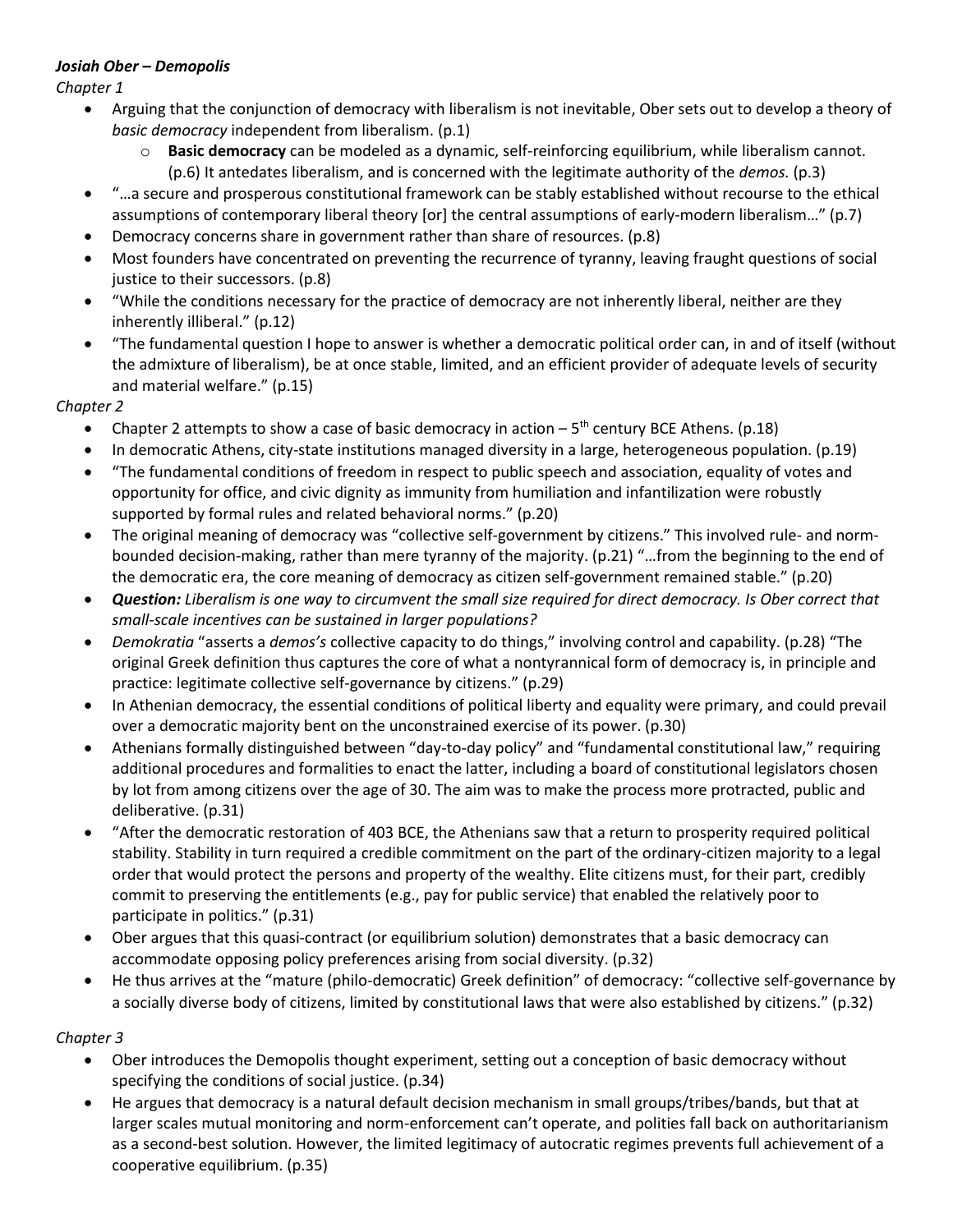- He sets out some attributes of the hypothetical Demopolis it is numerous (above face-to-face size), socially and economically diverse in its values (though not to such a great extent as to cause civil conflict), with a common prior history and an incipient civil society. (p.36)
- The population of Demopolis is said to be normally distributed on the basis of its preference for autocratic government. Ober identifies a subset of this population with low tolerance for autocracy. By stipulation, their other characteristics will be randomly drawn from the general populace, and Ober adds the stipulation that the "low tolerance" group inhabits a particular region. He names this group the "Founders" of Demopolis. (p.37,39)
- **Goals:** These Founders are said to agree on three objectives or goals *ex ante*: **security** (capacity to respond to exogenous shocks), **prosperity** (citizens may pursue life plans beyond mere subsistence – "city of pigs") and **nontyranny** (no individual or faction monopolizes political power). These objectives are distinct and cannot be traded off against one another. Notably, distributive/social justice is *not* among the objectives – the three objectives are said to be necessary preconditions for the implementation of theories of justice. (p.40)
- *Question: Does it matter that this restriction on tradeoffs is unrealistic? Trading security against prosperity, for instance, is something that legislatures seem to grapple with frequently.*
- The founders will pursue these goals in three stages. The **first stage** establishes a general agreement concerning preference for non-tyranny. The **second stage** involves the establishment of basic rules. Finally, the **third stage** involves the elaboration of other rules, including those concerning social justice. (p.37)
- Founders' preferences for non-tyranny vary, and are not lexicographic that is, they desire non-tyranny at a reasonable cost, which will vary by individual. (p.42)
- Ober defines structured utility functions for the Founders, setting out preferences for subsistence goods, public goods and diverse (socially-valued) projects.
- "Each Founder ranks his own survival highest, then the public conditions of social cooperation, and then socially valued projects." Nontyranny is only included as a public good if its cost is reasonable, which will vary by individual. (p.43)

*Question*: *Does it make sense to treat only nontyranny in this way? What about other public goods?*

- The basic rules must be ratified collectively, but Ober is silent on whether this requires unanimity. He envisions that subsequent generations will also want to participate in rule-making, and he provides for this by requiring that delegation of jurisdiction be revocable. (p.44)
- Citizenship will be determined by prevailing cultural norms. Ober does not attempt to establish a conception of citizenship *ex ante*, except to point out that security in a basic democracy will require broad inclusion, as those who are excluded from citizenship will be a source of civil strife. He points out that as *revoking* citizenship would offend core values, citizenship will only expand, never contract. (p.45)
- *Question: Ober claims that citizenship will be determined by prevailing cultural norms, and then goes on to imagine a 21st -century state taking on liberal practices common among its neighbors. Isn't this importing liberalism by the back door?*
- Founders also accept the need for coercion to enforce rules, the need for ongoing rule-making, and the ultimate need for Stage 3 solutions like distributive and corrective justice. (p.48)
- Ober proposes three rules that the founders will establish to achieve their basic goals of security, prosperity and non-tyranny:
- Rule 1 Participation: Since the preservation of non-tyranny is a public good, Ober anticipates free-riding to secure its benefits without paying costs. To counteract this, the Founders will mandate that all citizens must participate in the provision of public goods. This includes deliberation, voting, serving as a juror, enforcing rules and paying taxes. To accomplish this objective, citizens must have access to a basic education and certain minimal welfare guarantees. (p.49)
- Rule 2 Legislation: The Founders will establish a procedure for making Stage 3 rules. This procedure must accommodate disagreement, ruling out unanimity, and as all citizens must participate (Rule 1), this implies a majoritarian decision rule. Establishing such a rule will also require freedom of inquiry, speech and association, functional political equality, and civic dignity. (pp.49-51) This rule-entrenchment will allow citizens to form reasonable expectations concerning costs and benefits (p.54).

*Question: Ober offers an instrumental justification for civic dignity – it supports the goals of equality and freedom, and will moderate the substantive demands of egalitarians and libertarians regarding resource distribution. Might it be valuable for its own sake?*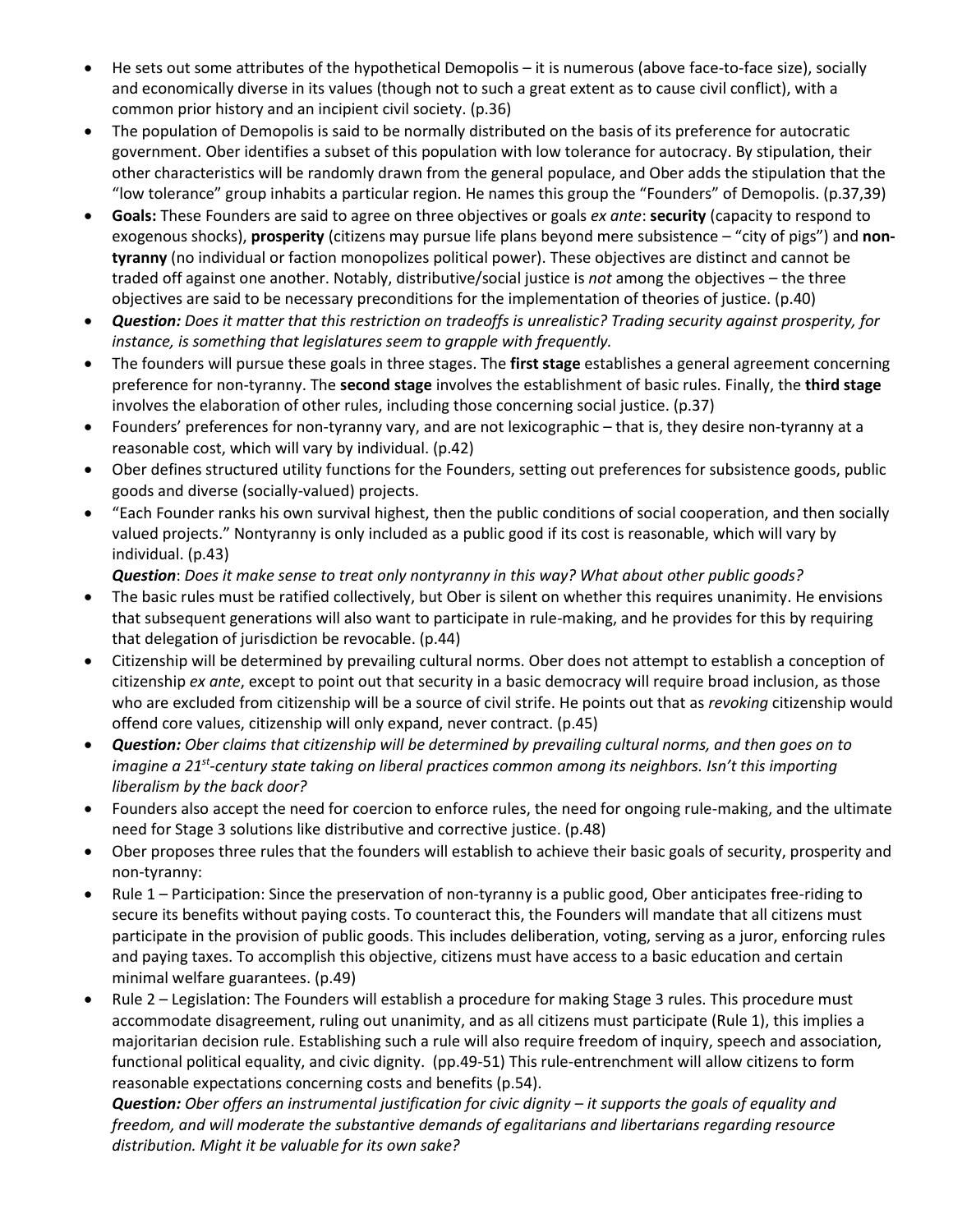- Rule 3 Entrenchment: Finally, the Founders will limit the citizens' collective ability to make subsequent rules that would threaten the three ends of prosperity, security and non-tyranny or that would jeopardize the conditions that make these ends possible, such as political equality, political freedom and civic dignity. (p.52) *Question: Ober is at pains to distinguish between liberalism's reasons for limiting the scope of majoritarian power (which involve assumptions about the intrinsic value of such things as human or natural rights) and the basic-democracy reasons, which will instead involve the imperative of achieving the established goals of security, prosperity and non-tyranny. Might this be a distinction without a difference? If forced to defend the assignment of intrinsic value, might not a liberal legitimately point to positive consequences?*
- Ober explicitly provides for those who wish to remain in the state's territory but decline to participate in the (potentially arduous) work of sustaining the rules. He calls these people "citizenship-eligible noncitizens," and exposes them to special taxes or other "disabilities." (p.55)
- Regarding consent, Ober argues that tacit consent is insufficient, and suggests founding consent on an active affirmation (the equivalent of participation in the founding). This will require basic education to allow for an informed choice, as well as a safety valve to allow discontented citizens to leave. (pp.55-56) See also Ober's footnote #35, citing Hardin 1999 on the inappropriateness of consent as grounds for joining a collective project.
- "…the state is predicated on self-government by citizens that is collective (based on active participation by the citizens who constitute the demos), limited (rules cannot violate conditions necessary to achieving the ends for which the state exists), and stably effective in the sense of producing policy that enables the state to be at once prosperous and secure." (p.57)

*Chapter 8*

- In earlier chapters, Ober has framed what he calls "Hobbes' challenge" as a collective action problem, that "the claim that any secure and prosperous state requires a third-party enforcer in the guise of a lawless sovereign." He claims that basic democracy solves the collective action problem by giving citizens good reasons to believe that participation costs are shared. (p.157)
- While the costs of self-government are high, Ober argues that they are balanced by gains in the stock of knowledge acquired by extending political participation, and that these gains confer benefits outweighing the costs of self-government. (p.158)
- Ober continues his discussion of representation begun in Chapter 7, concluding that basic democracies may delegate authority (conditionally) for "day-to-day government" to representatives, but that citizens must be capable of governing themselves should their representatives violate the trust placed in them. Representation solves the problem of scale, but introduces new problems of elite capture. (pp.159-160)
- In the absence of proper civic education, Ober argues that the antityrannical impulse can actually facilitate either populism or elite capture, frustrating its antityannical purpose. (p.161)
- Ober concludes by grappling with two related objections: is basic democracy either "too illiberal to sustain liberalism?" or "too liberal to sustain nonliberal norms?" (p.163). He argues from history that basic democracy need not be illiberal (p.164), and from theory that basic democracy is compatible with illiberal features (p.174).
- Ober argues that democracy promotion has been inextricably bound up with promotion of liberal values, which has served to discredit democracy by attaching a sound decision procedure to a possibly-spurious set of values. (p.167).

*Question: Ober argues that enfranchising the whole Athenian population would not have compromised Athenian peace and security. What might the consequences have been for political decisionmaking?*

*Question: Ober writes that "While neither value neutrality (other than specified above) nor human rights are demanded by basic democracy, neither are they blocked by it." (p.172). Can this be correct? Demopolis is not value neutral - it insists on three explicit values that not all citizens will share (despite Ober's assertion of broadly similar utility functions). Human rights, as they are currently conceived, imply a moral universalism that Demopolis explicitly negates.*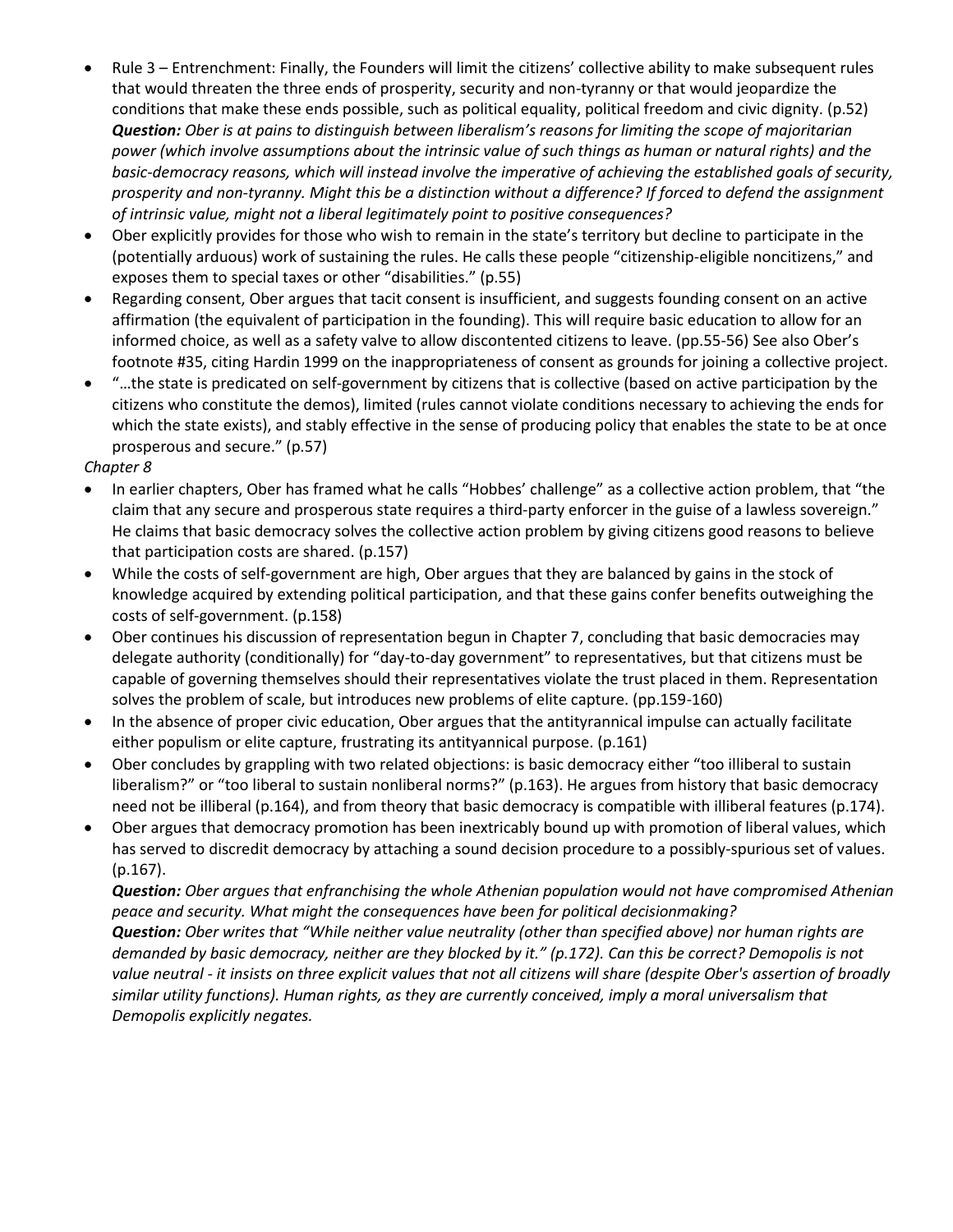

Figure 3.2 Utility function of the median Founder-citizen.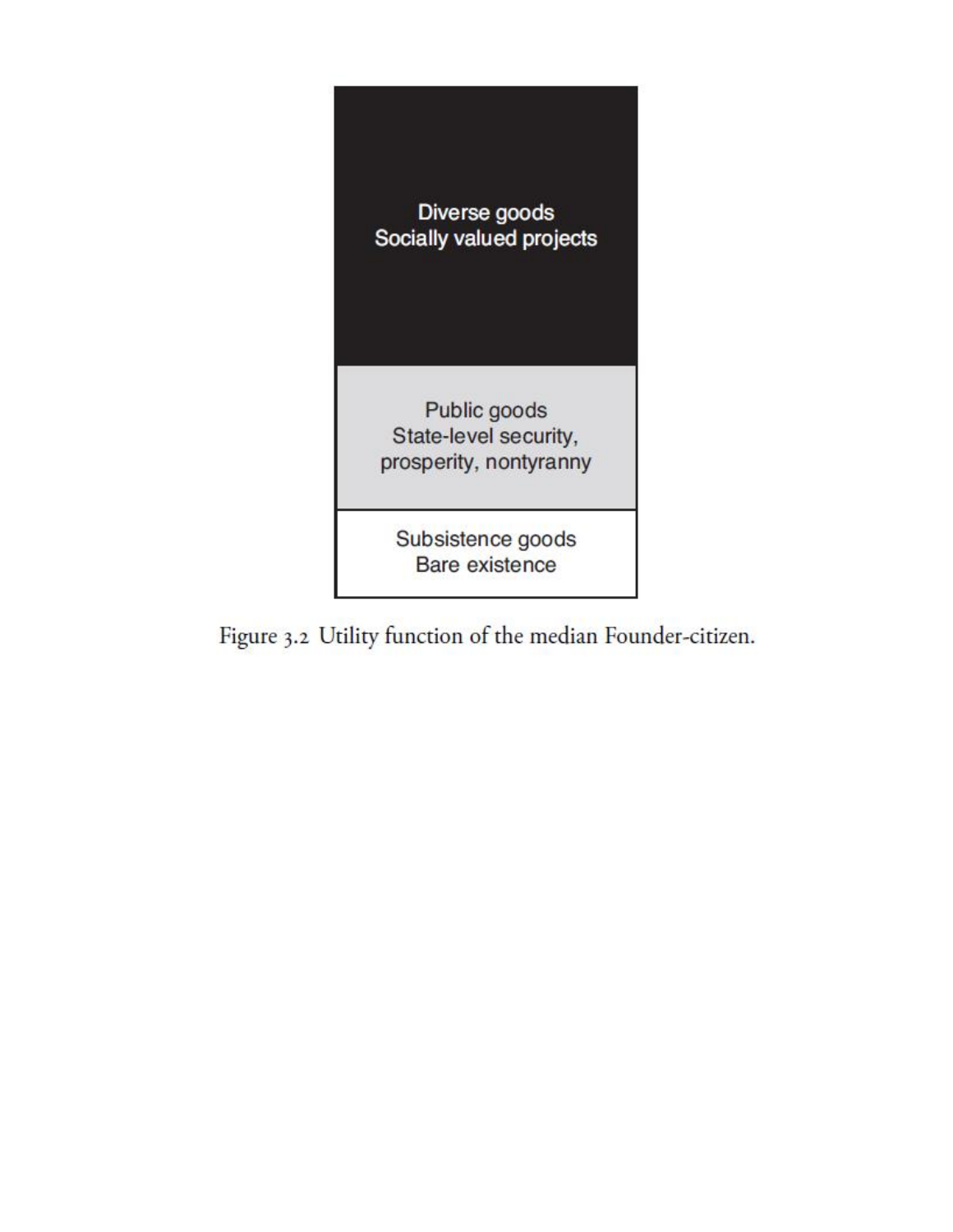#### **1.4 SKETCH OF THE ARGUMENT**

Looking ahead, these chapters seek to demonstrate the validity of three sets of general claims:

- I Basic democracy is reasonably stable collective self-government by an extensive and socially diverse body of citizens. To be stable over time, a democracy requires rules, reliably backed by habitual social behaviors. Those rules must, inter alia, limit the absolutist tendencies of the collective rulers and allow for punishing violations by government agents and other powerful social actors whose actions threaten the democratic order. Basic democracy is not majoritarian tyranny. It is neither morally committed nor opposed to value neutrality, universal human rights, or egalitarian principles of distribution. Democracy in its basic form is neither the antithesis nor the fulfillment of liberalism.
- II Basic democracy can be at once legitimate and effective. It is good for citizens in that it enables them to live relatively well and securely without a master (keeping in mind that noncitizens may do less well).<sup>28</sup> It is good for citizens because, inter alia, it
	- provides for material conditions of human flourishing: adequate security from external and internal threats to life and property; sufficient welfare in the form of (at least) food, shelter, and health; and adequate opportunity to pursue socially valued projects<sup>29</sup>
	- promotes free exercise of constitutive human capacities: sociability,  $\overline{2}$ reason, and interpersonal communication
	- sustains desirable conditions of social existence, notably political 3 liberty, political equality, and civic dignity<sup>30</sup>
- III A theory of basic democracy highlights the importance of civic education. It foregrounds the relationship between political practices and certain values that tend to be marginalized in liberal political theory, notably the intrinsic value of participation and the independent value of civic dignity. It also answers two queries posed by liberals and by nonliberals: How can a liberal society be made both stable and adaptive? How might a nonliberal society be sustained without autocratic rulers?

| I. Empowered<br>body | 2. - knattos root  | 3. - arche toot | 4. Other<br>regime-name terms | 5. Related political<br>terms: persons,<br>abstractions |
|----------------------|--------------------|-----------------|-------------------------------|---------------------------------------------------------|
| One                  | dutocrdcy          | monarchia       | tyrannia<br>basileia          | tyrannos<br>basileus (king)                             |
| Few Many             | aristokratia       | oligarchia      | dynasteia                     | hoi oligoi (few)                                        |
|                      | demokratia         | polyarchy       | isotiomia (law)               | hoi polloi (many)                                       |
|                      | <b>İsokratia</b>   |                 | isegoria (speech)             | to plethos (majority)                                   |
|                      | ochlokratia (mob)  |                 | isopsephia (vote)             | ho ochlos (mob)                                         |
|                      |                    |                 |                               | isopsephos (voter)                                      |
| Other                | timokratia (honor) | anarchia        | isomoiria (shares)            | dunamis (power)                                         |
| (exempli             | gunaikokratia      |                 | cunomia (law)                 | <b>ischus</b> (strength)                                |
| gratia)              | (women)            |                 | politeia (mix of              | bia (force)                                             |
|                      | technocracy        |                 | democracy and                 | kurios (master)                                         |
|                      |                    |                 | oligarchy: as used            | exousia (authority,                                     |
|                      |                    |                 | by Aristotle)                 | license)                                                |

Table 2.1 Greek (and neo-Greek) terminology for regime types

Notes: Earlier (fifth-century BCE attested) forms in bold, "standard" terms used in the later fifth and fourth-century in bold underline, exotic ancient inventions in plain type, post-classical/modern inventions in italics.